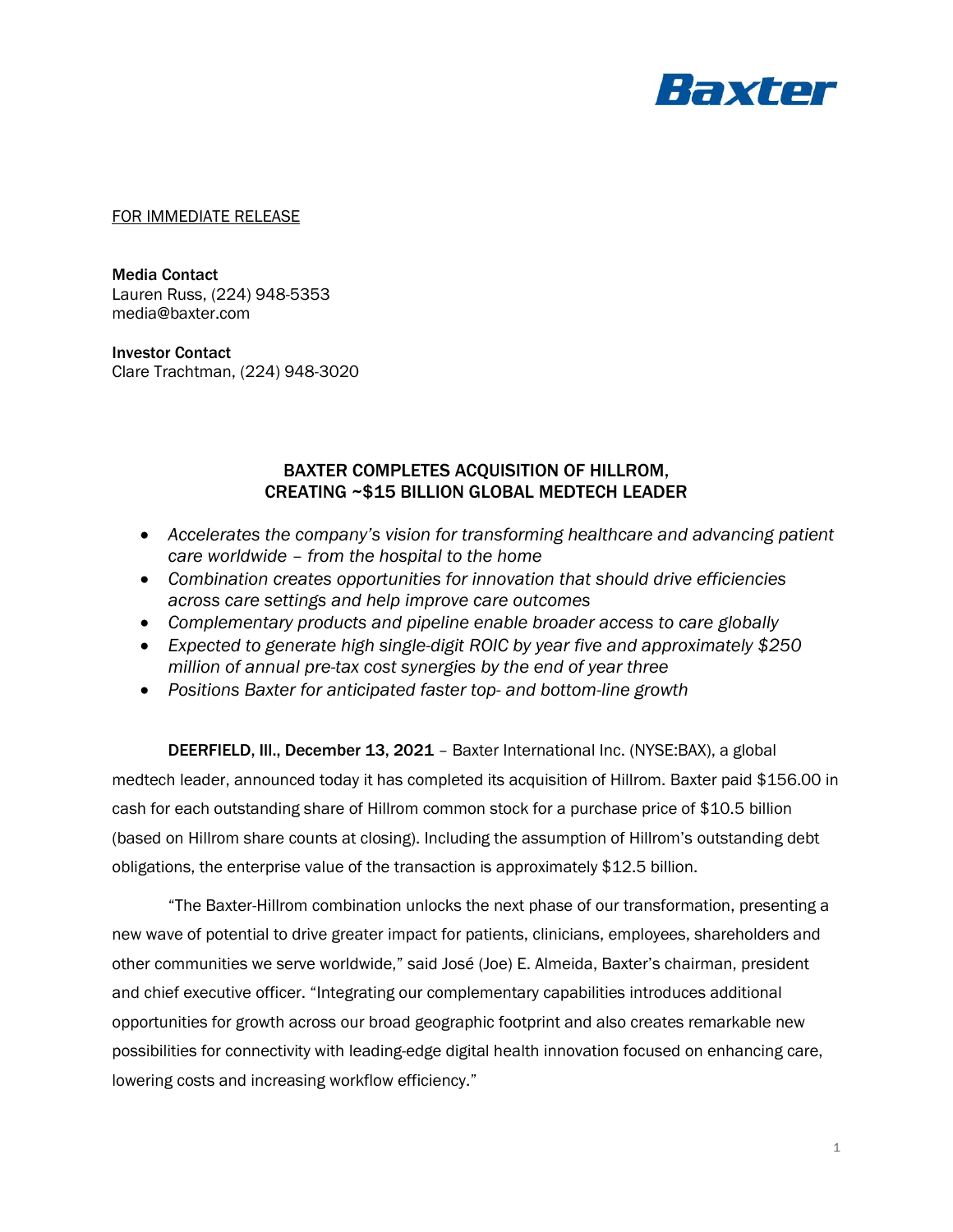

The combination unites two leading medtech organizations in a shared vision for transforming healthcare and advancing patient care worldwide. Baxter now supports millions of patients each day across homes, physician offices, ambulatory care centers, and nearly every hospital department. The company plans to build on its robust global footprint, including commercial and service infrastructure, to expand legacy Hillrom and Welch Allyn products into new international markets, bringing the collective portfolio of products and services to even more patients and providers worldwide.

Baxter also has a unique opportunity to advance innovation in new areas that are designed to help healthcare providers increase workflow efficiencies and improve care outcomes. Building on the company's collective installed base of more than two million medical devices globally, Baxter plans to use its combined expertise in connectivity technology and integration, digital health solutions, data visualization and analytics, therapy development, and monitoring and sensing to build a connected system that surrounds the patient and their care team.

"We are invigorated by the potential to create value for patients and customers in new ways as a combined company," said Mr. Almeida, "and we are energized by the power we bring together as one team united in our Mission to Save and Sustain Lives. We are very excited to welcome our Hillrom colleagues to Baxter."

Both companies have a strong legacy as socially responsible corporate citizens. Each has been recognized for achievements in workplace diversity and corporate responsibility, and for fostering an environment that supports and encourages high performance, respect for individuals, and professional growth.

#### Executive and Board Appointments

In conjunction with the acquisition, Baxter announced the following executive and board appointments.

Giuseppe Accogli, formerly Baxter's senior vice president and president, Americas and Global Business Units, has been recently named to the newly established role of executive vice president and chief operating officer. Mr. Accogli has been with Baxter for 14 years in roles of increasing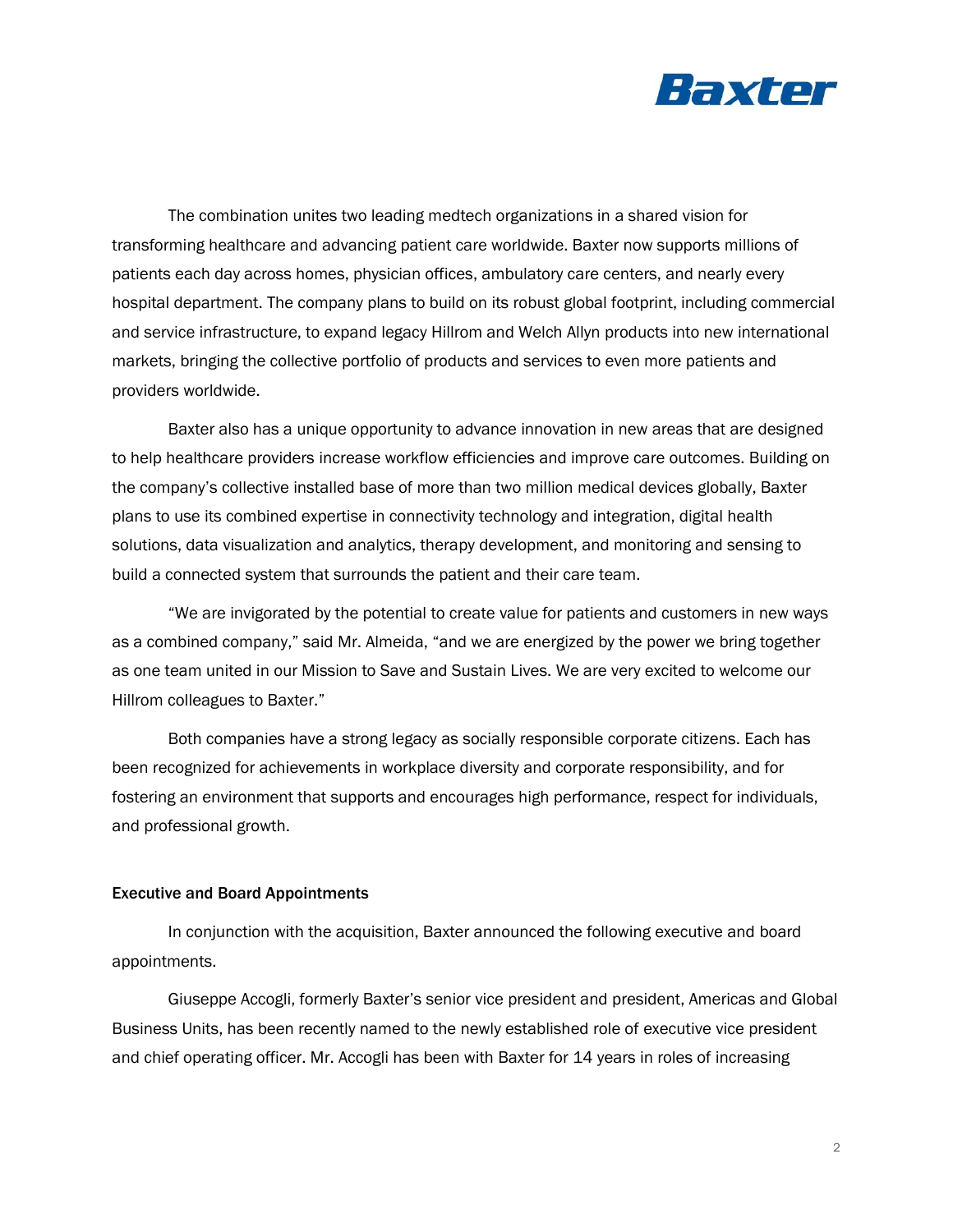

responsibility. He previously worked for Medtronic plc, and in several sales, product and marketing roles for Tyco Healthcare and then Covidien.

Additionally, in connection with the acquisition close, Baxter's board of directors has appointed Nancy M. Schlichting, retired president and chief executive officer of Henry Ford Health System, to the Baxter board. Ms. Schlichting had served on the Hillrom board of directors. She currently serves as a director of Walgreens Boots Alliance, Encompass Health and Pear Therapeutics; vice-chair of the Duke University Health System board; and a trustee of Kresge Foundation and Duke University.

### Transaction and Financial Highlights

Baxter's proposed acquisition of Hillrom was announced on Sept. 2, 2021.

Baxter expects the combination to result in approximately \$250 million of annual pre-tax cost synergies by the end of year three. This estimate excludes any benefit from potential new revenue growth opportunities resulting from the combination of the two organizations.

The transaction is expected to be low double-digit accretive to Baxter's adjusted earnings per share (EPS) in the first full year post close, increasing to more than 20% by the third year following closing. The transaction is also expected to expand Baxter's overall adjusted EBITDA margins over the medium term and deliver strong cash flow generation with a high single-digit return on invested capital (ROIC) expected by the fifth year following closing.

Baxter funded the acquisition, and the refinancing of certain assumed indebtedness of Hillrom, through the issuance of \$7.8 billion in fixed and floating rate bonds, \$4.0 billion in drawn three- and five-year floating rate term loan agreements, and the remainder in cash on hand. The weighted average cost of the final acquisition financing is approximately 2%, with a weighted average maturity of approximately seven years. Baxter is committed to deleveraging to a 2.75x net debt to adjusted EBITDA leverage ratio within two years post-closing.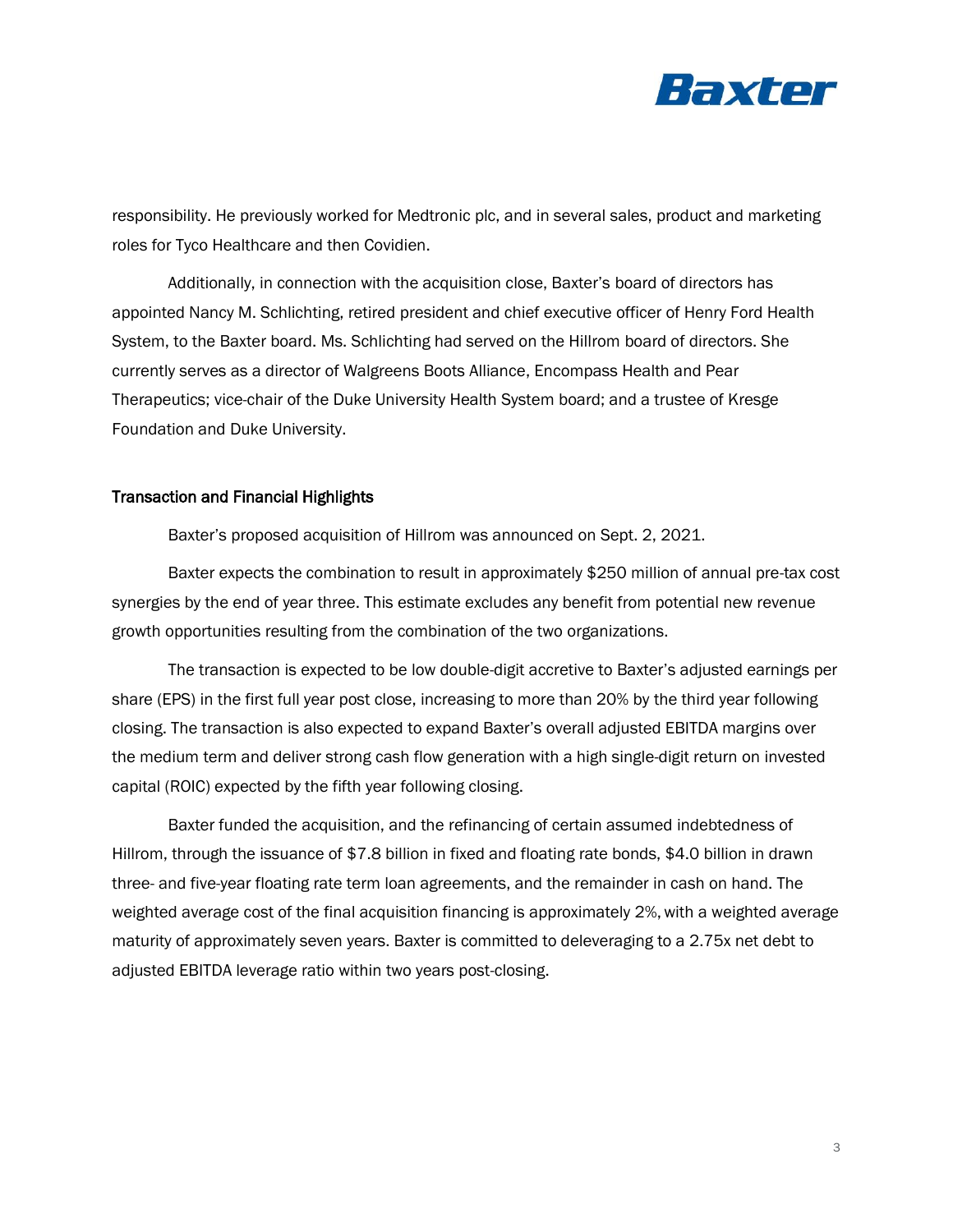

#### About Baxter

Every day, millions of patients, caregivers and healthcare providers rely on Baxter's leading portfolio of diagnostic, critical care, kidney care, nutrition, hospital and surgical products used across patient homes, hospitals, physician offices and other sites of care. For 90 years, we've been operating at the critical intersection where innovations that save and sustain lives meet the healthcare providers who make it happen. With products, digital health solutions and therapies available in more than 100 countries, Baxter's employees worldwide are now building upon the company's rich heritage of medical breakthroughs to advance the next generation of transformative healthcare innovations. To learn more, visit [www.baxter.com](http://www.baxter.com/) and follow us on [Twitter,](https://twitter.com/baxter_intl) [LinkedIn](https://www.linkedin.com/company/baxter-healthcare/) and [Facebook.](https://www.facebook.com/BaxterInternationalInc/)

## Non-GAAP Financial Measures

This press release contains financial measures that are not calculated in accordance with U.S. GAAP. The non-GAAP financial measures include the following forecasted items: adjusted EPS accretion, adjusted EBITDA margin, net leverage and ROIC. The company defines adjusted EPS accretion as the increase in its adjusted EPS (i.e., diluted EPS excluding special items, net of the related income tax effects) resulting from the Hillrom acquisition. The company defines adjusted EBITDA margin as adjusted EBITDA (i.e., income before interest, taxes, depreciation, amortization and special items) divided by net sales. The company defines net leverage as total debt less cash and cash equivalents divided by the trailing-twelve month (TTM) adjusted EBITDA. The company defines ROIC as free cash flow (i.e., operating cash flow less capital expenditures) derived from Hillrom divided by the enterprise value of Hillrom at the date of acquisition.

Special items include intangible asset amortization, business optimization charges, acquisition and integration expenses, expenses related to European Medical Devices Regulation, and investigation and related costs. These items are excluded because they are highly variable or unusual and of a size that may substantially impact the company's reported operations for a period. Additionally, intangible asset amortization is excluded as a special item to facilitate an evaluation of current and past operating performance and is consistent with how management and the company's board of directors assess performance.

Non-GAAP financial measures may enhance an understanding of the company's operations and may facilitate an analysis of those operations, particularly in evaluating performance from one period to another. Management believes that non-GAAP financial measures, when used in conjunction with the results presented in accordance with U.S. GAAP and the reconciliations to corresponding U.S. GAAP financial measures, may enhance an investor's overall understanding of the company's past financial performance and prospects for the future. Accordingly, management uses these non-GAAP measures internally in financial planning, to monitor business unit performance, to evaluate the company's ability to service its debt, and, in some cases, for purposes of determining incentive compensation. This information should be considered in addition to, and not as substitutes for, information prepared in accordance with U.S. GAAP.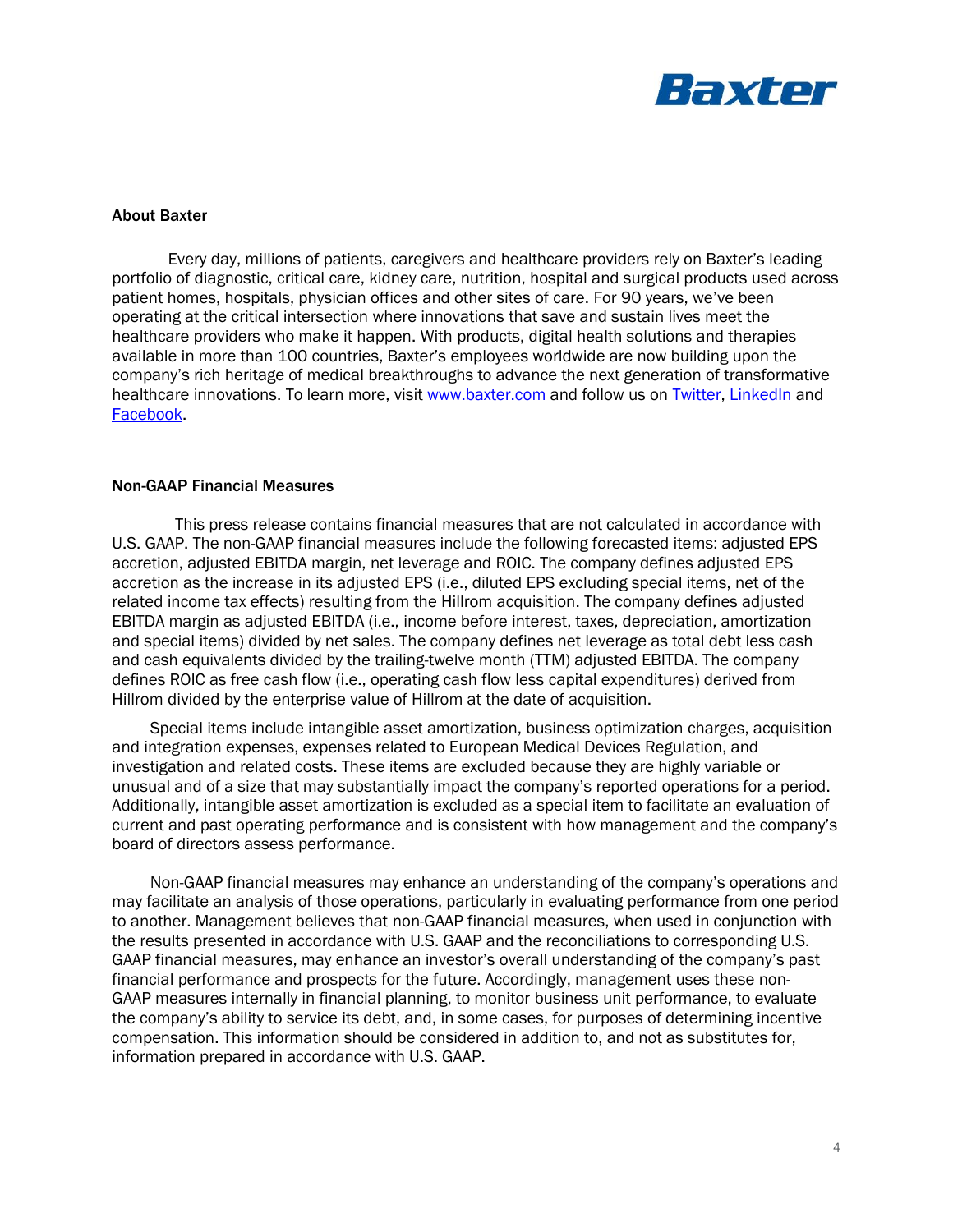

The company is unable to present a quantitative reconciliation to the most directly comparable U.S. GAAP measures for the non-GAAP financial measures used in this press release without unreasonable effort as certain items that impact these measures, such as the potential impact of future business or asset acquisitions or dispositions, intangible asset impairments, restructuring actions, developments related to gain or loss contingencies, or unusual or infrequently occurring items that may occur in future years have not yet occurred, are sometimes out of the company's control and cannot be predicted.

## Forward-Looking Statements

*This release includes forward-looking statements within the meaning of Section 27A of the Securities Act of 1933, Section 21E of the Securities Exchange Act of 1934, and the Private Securities Litigation Reform Act of 1995, each as amended, concerning Baxter's business development activities (including the Hillrom acquisition), capital structure (including Baxter's proposed deleveraging plans) and financial outlook for the combined companies (including anticipated cost synergies).*

*Forward-looking statements provide current expectations of future events and include any statements that do not directly relate to any historical or current fact.*

*Actual results could differ materially from those discussed in the forward-looking statements, as a result of factors, risks and uncertainties, not under the company's control, including, but not limited to: (i) successful integration of Hillrom with the company and the realization of anticipated benefits of the acquisition (including anticipated synergies and net leverage targets) within the expected timeframes or at all; (ii) potential adverse reactions to the Hillrom acquisition by the company or Hillrom's strategic partners; (iii) the impact of global economic conditions (including potential trade wars) and public health crises and epidemics, such as the ongoing coronavirus (COVID-19) pandemic, on the company and its customers and suppliers, including foreign governments in countries in which the company operates; (iv) the demand for and market acceptance of risks for new and existing products (including the impact of reduced hospital admission rates and elective surgery volumes); (v) product development risks (including any delays in required regulatory approvals); (vi) product quality or patient safety concerns; (vii) the impact of competitive products and pricing, including generic competition, drug reimportation and disruptive technologies; (viii) accurate identification of and execution on business development and R&D opportunities and realization of anticipated benefits (including the acquisitions of Hillrom, Cheetah Medical, Seprafilm Adhesion Barrier and PerClot Polysaccharide Hemostatic System and specified rights to Caelyx/Doxil in territories outside the U.S., and Transderm Scop); (ix) loss of key employees or inability to identify and recruit new employees; (x) breaches or failures of the company's information technology systems or products, including by cyberattack, unauthorized access or theft; (xi) future actions of national and foreign regulatory and governmental authorities, including Food and Drug Administration, the Department of Justice, the Federal Trade Commission, the Securities and Exchange Commission (SEC), the New York Attorney General and the Environmental Protection Agency, including the continued delay in lifting the warning letter at the company's Ahmedabad facility or proceedings related to the investigation related to foreign exchange gains and losses; (xii) uncertainties regarding actual or potential legal proceedings, including the opioid litigation, ethylene oxide litigation and litigation related to the company's internal investigation of foreign exchange*